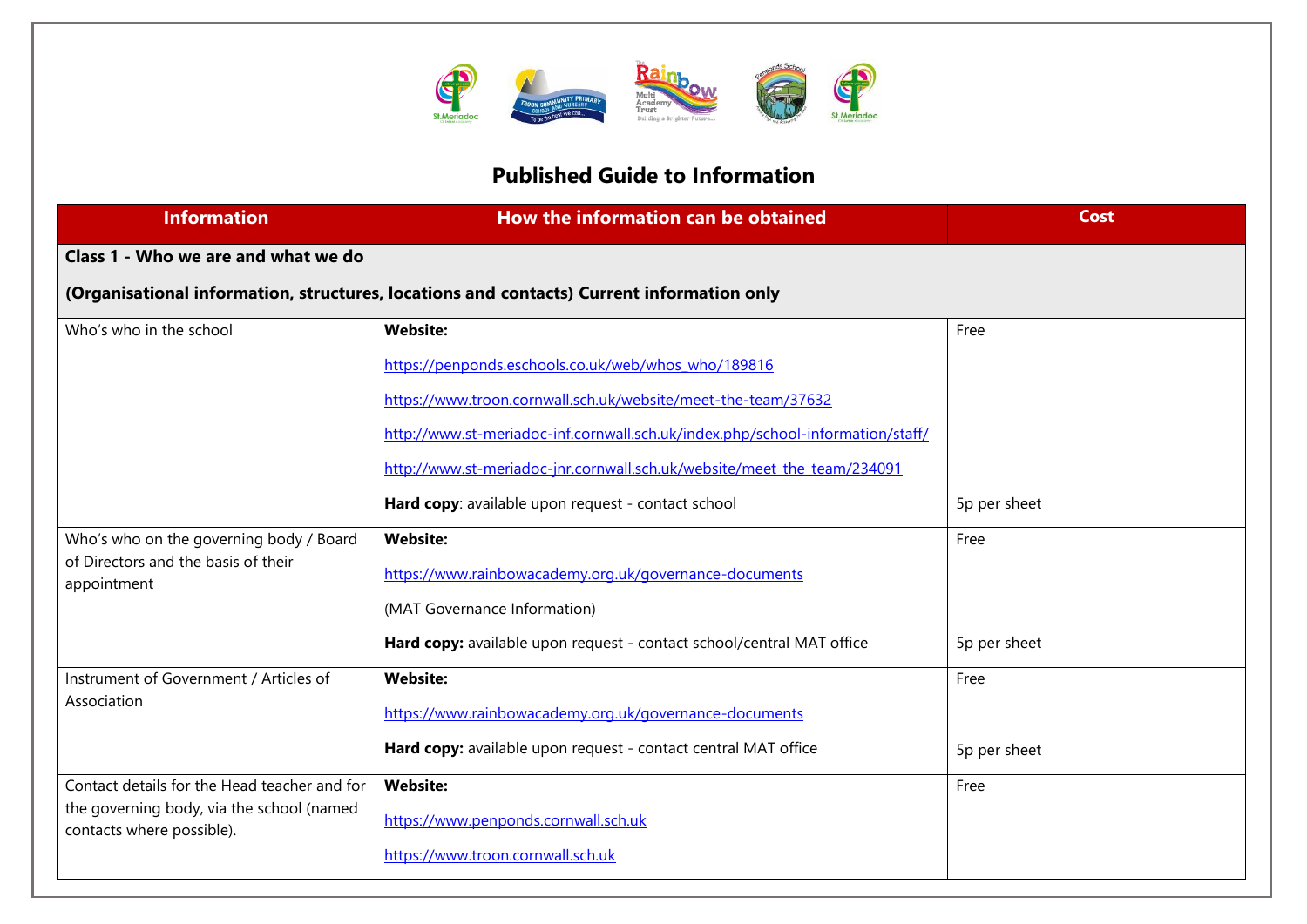

|                                     | http://www.st-meriadoc-inf.cornwall.sch.uk                                     |              |
|-------------------------------------|--------------------------------------------------------------------------------|--------------|
|                                     | http://www.st-meriadoc-jnr.cornwall.sch.uk                                     |              |
|                                     | Hard copy: available upon request - contact school                             | 5p per sheet |
| Annual Report                       | https://www.rainbowacademy.org.uk/governance-documents/                        | Free         |
|                                     | Audited accounts                                                               |              |
|                                     |                                                                                |              |
|                                     | Hard copy: available upon request - central MAT office                         | 5p per sheet |
| Staffing structure                  | <b>Website:</b>                                                                | Free         |
|                                     | https://penponds.eschools.co.uk/web/whos_who/189816                            |              |
|                                     | https://www.troon.cornwall.sch.uk/website/meet-the-team/37632                  |              |
|                                     | http://www.st-meriadoc-inf.cornwall.sch.uk/index.php/school-information/staff/ |              |
|                                     | http://www.st-meriadoc-jnr.cornwall.sch.uk/website/meet the team/234091        |              |
|                                     | https://www.rainbowacademy.org.uk/our-team                                     |              |
|                                     | Hard copy: available upon request - contact school/central MAT office          | 5p per sheet |
| School session times and term dates | <b>Website:</b>                                                                | Free         |
|                                     | https://penponds.eschools.co.uk/web/term_dates/212406                          |              |
|                                     | https://penponds.eschools.co.uk/web/our school day/235376                      |              |
|                                     | https://www.troon.cornwall.sch.uk/website/term-dates/37643                     |              |
|                                     | https://www.troon.cornwall.sch.uk/website/our-school/37624                     |              |
|                                     | http://www.st-meriadoc-inf.cornwall.sch.uk/index.php/school-news/calendar/     |              |
|                                     |                                                                                |              |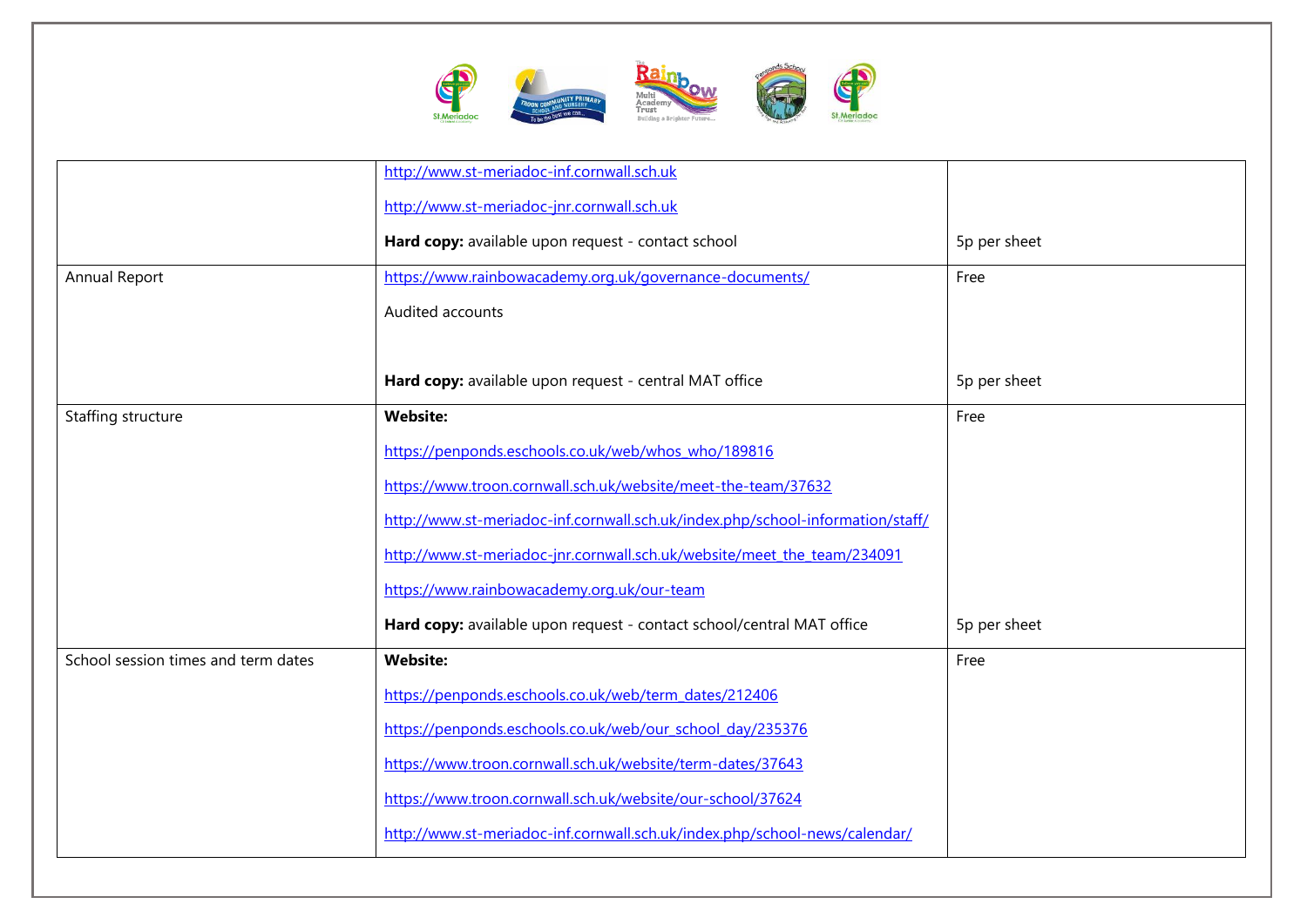

| Address of school and contact details,<br>including email address.         | http://www.st-meriadoc-inf.cornwall.sch.uk/index.php/parent-<br>information/school-information/<br>http://www.st-meriadoc-jnr.cornwall.sch.uk/website/term_dates/431947<br>http://www.st-meriadoc-jnr.cornwall.sch.uk/website/our school day/234056<br>Hard copy: available upon request - contact school<br><b>Website:</b><br>https://penponds.eschools.co.uk/web/contact/143864 | 5p per sheet<br>Free |
|----------------------------------------------------------------------------|------------------------------------------------------------------------------------------------------------------------------------------------------------------------------------------------------------------------------------------------------------------------------------------------------------------------------------------------------------------------------------|----------------------|
|                                                                            | https://www.troon.cornwall.sch.uk/website/contact/8463<br>http://www.st-meriadoc-inf.cornwall.sch.uk/index.php/school-<br>information/contact/<br>http://www.st-meriadoc-jnr.cornwall.sch.uk/website/contact/4751<br>https://www.rainbowacademy.org.uk/how-to-finds-us<br>Hard copy: available upon request - contact school                                                       | 5p per sheet         |
| Class 2 - What we spend and how we spend it<br>financial year as a minimum | (Financial information relating to projected and actual income and expenditure, procurement, contracts and financial audit) Current and previous                                                                                                                                                                                                                                   |                      |
| Annual budget plan and financial<br>statements                             | Hard copy: available upon request - contact central MAT office                                                                                                                                                                                                                                                                                                                     | 5p per sheet         |
| Capital funding                                                            | Hard copy: available upon request - contact central MAT office                                                                                                                                                                                                                                                                                                                     | 5p per sheet         |
| Financial audit reports                                                    | <b>Website:</b><br>https://www.rainbowacademy.org.uk/governance-documents                                                                                                                                                                                                                                                                                                          | Free                 |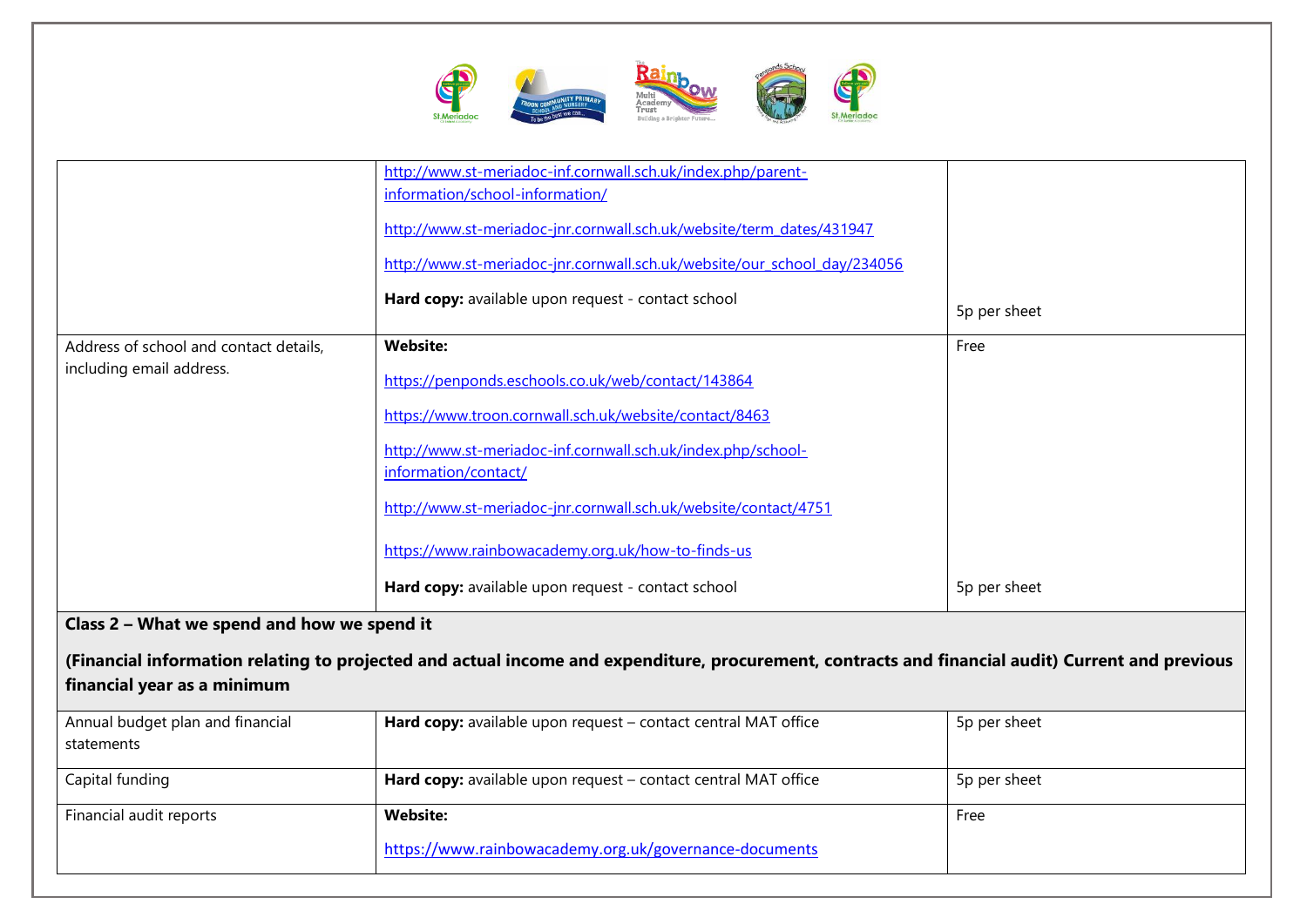

|                                                                                                                                                                                                                                                               | Hard copy: available upon request - contact central MAT office | 5p per sheet |
|---------------------------------------------------------------------------------------------------------------------------------------------------------------------------------------------------------------------------------------------------------------|----------------------------------------------------------------|--------------|
| Details of expenditure items over £2000 -<br>published at least annually but at a more<br>frequent quarterly or six-monthly interval<br>where practical.                                                                                                      | Hard copy: available upon request - contact central MAT office | 5p per sheet |
| Procurement and contracts the school has<br>entered into, or information relating to / a<br>link to information held by an organisation<br>which has done so on its behalf (for<br>example, a local authority or diocese).                                    | Hard copy: available upon request - contact central MAT office | 5p per sheet |
| Pay policy                                                                                                                                                                                                                                                    | Hard copy: available upon request - contact central MAT office | 5p per sheet |
| Staff allowances and expenses that can be<br>incurred or claimed, with totals paid to<br>individual senior staff members (Senior<br>Leadership Team or equivalent, whose basic<br>actual salary is at least £60,000 per annum)<br>by reference to categories. | Hard copy: available upon request - contact central MAT office | 5p per sheet |
| Staffing, pay and grading structure. As a<br>minimum the pay information should<br>include salaries for senior staff (Senior<br>Leadership Team or equivalent as above) in<br>bands of £10,000; for more junior posts, by<br>salary range.                    | Hard copy: available upon request - contact central MAT office | 5p per sheet |
| Governors' allowances that can be incurred<br>or claimed, and a record of total payments<br>made to individual governors.                                                                                                                                     | Hard copy: available upon request - contact central MAT office | 5p per sheet |
| Class 3 - What our priorities are and how we are doing                                                                                                                                                                                                        |                                                                |              |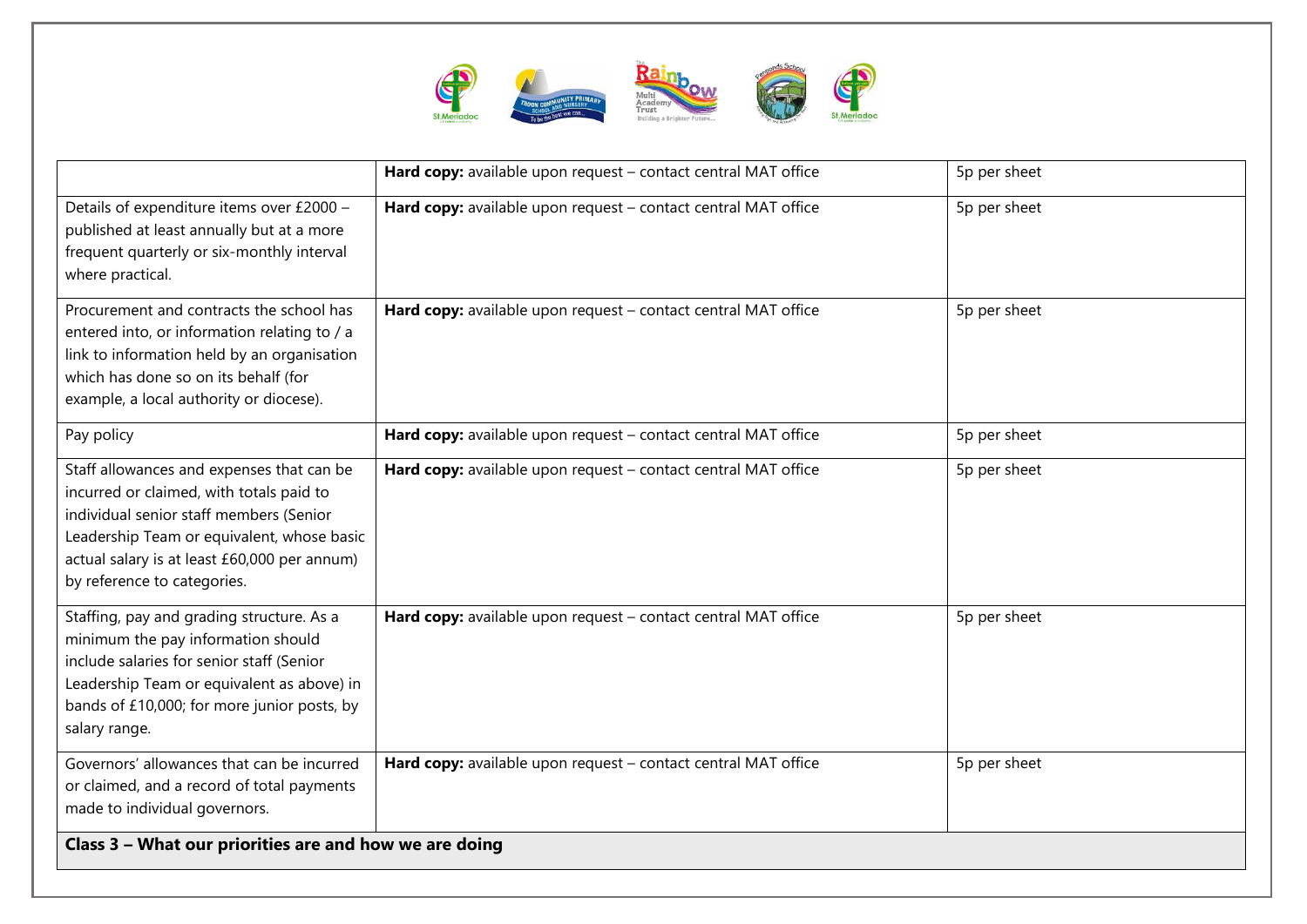

| (Strategies and plans, performance indicators, audits, inspections and reviews) Current information as a minimum |                                                                                                                                                                               |              |
|------------------------------------------------------------------------------------------------------------------|-------------------------------------------------------------------------------------------------------------------------------------------------------------------------------|--------------|
| School profile (if any)                                                                                          | Hard copy: available upon request- please contact school                                                                                                                      | Free         |
|                                                                                                                  | <b>Website:</b>                                                                                                                                                               |              |
| Performance data supplied to the<br>English Government, or a direct link<br>to the data                          | https://www.compare-school-<br>performance.service.gov.uk/school/140741/penponds-school/primary<br>https://www.compare-school-performance.service.gov.uk/school/140790/troon- |              |
|                                                                                                                  | community-primary-school/primary<br>https://www.compare-school-performance.service.gov.uk/school/140782/st-                                                                   |              |
|                                                                                                                  | meriadoc-cofe-infant-academy/primary<br>https://www.compare-school-performance.service.gov.uk/school/140781/st-                                                               |              |
|                                                                                                                  | meriadoc-cofe-junior-academy/primary                                                                                                                                          |              |
| The latest Ofsted report and SIAMS<br>report for Church Schools                                                  | https://penponds.eschools.co.uk/web/welcome_to_penponds/230408<br>https://www.troon.cornwall.sch.uk/website/our_performance/37662                                             |              |
| Post-inspection action plan                                                                                      | http://www.st-meriadoc-inf.cornwall.sch.uk/index.php/parent-<br>information/inspection-reports/                                                                               |              |
|                                                                                                                  | http://www.st-meriadoc-jnr.cornwall.sch.uk/website/ofsted/341433<br>http://www.st-meriadoc-jnr.cornwall.sch.uk/website/church_school/5142                                     |              |
|                                                                                                                  | Hard copy: available upon request - contact school                                                                                                                            | 5p per sheet |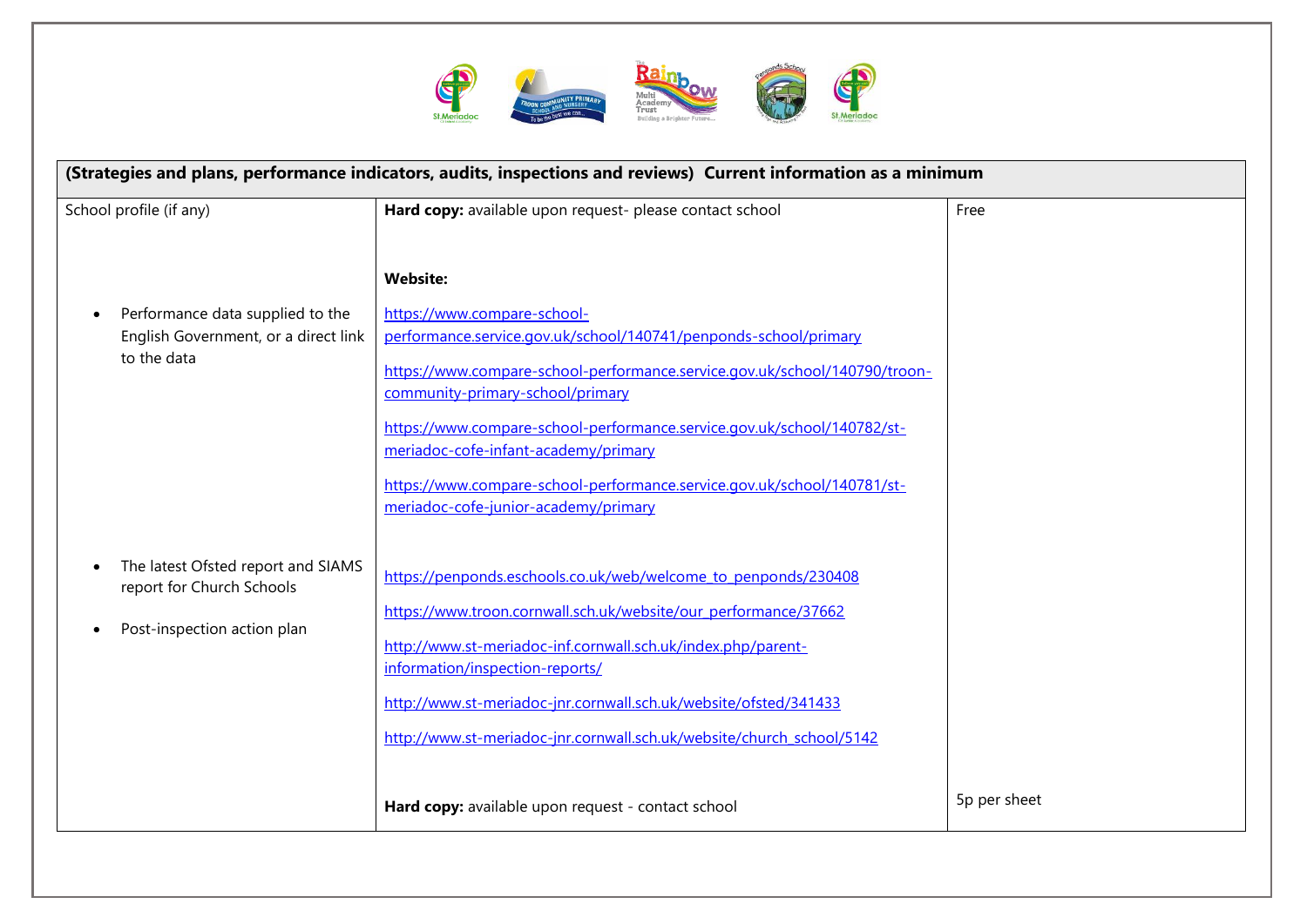

| Performance management policy and<br>procedures adopted by the governing<br>body.                                                                    | Hard copy: available upon request - contact central MAT office                                                  | 5p per sheet |
|------------------------------------------------------------------------------------------------------------------------------------------------------|-----------------------------------------------------------------------------------------------------------------|--------------|
| Performance data or a direct link to it                                                                                                              | <b>Website:</b>                                                                                                 | Free         |
|                                                                                                                                                      | https://www.compare-school-<br>performance.service.gov.uk/school/140741/penponds-school/primary                 |              |
|                                                                                                                                                      | https://www.compare-school-performance.service.gov.uk/school/140790/troon-<br>community-primary-school/primary  |              |
|                                                                                                                                                      | https://www.compare-school-performance.service.gov.uk/school/140782/st-<br>meriadoc-cofe-infant-academy/primary |              |
|                                                                                                                                                      | https://www.compare-school-performance.service.gov.uk/school/140781/st-<br>meriadoc-cofe-junior-academy/primary |              |
|                                                                                                                                                      | Hard copy: available upon request - contact school                                                              | 5p per sheet |
| The school's future plans; for example,<br>proposals for and any consultation on the<br>future of the school, such as a change in<br>status (if any) | Hard copy: available upon request - contact central MAT office                                                  | 5p per sheet |
| Safeguarding and child protection                                                                                                                    | <b>Website:</b>                                                                                                 | Free         |
|                                                                                                                                                      | https://penponds.eschools.co.uk/web/safequarding and child protection/27817<br>$\overline{5}$                   |              |
|                                                                                                                                                      | https://www.troon.cornwall.sch.uk/website/school-policies/37636                                                 |              |
|                                                                                                                                                      | http://www.st-meriadoc-inf.cornwall.sch.uk/index.php/parent-information/child-<br>protection-safequarding/      |              |
|                                                                                                                                                      | http://www.st-meriadoc-jnr.cornwall.sch.uk/website/safequarding/188191                                          |              |
|                                                                                                                                                      |                                                                                                                 |              |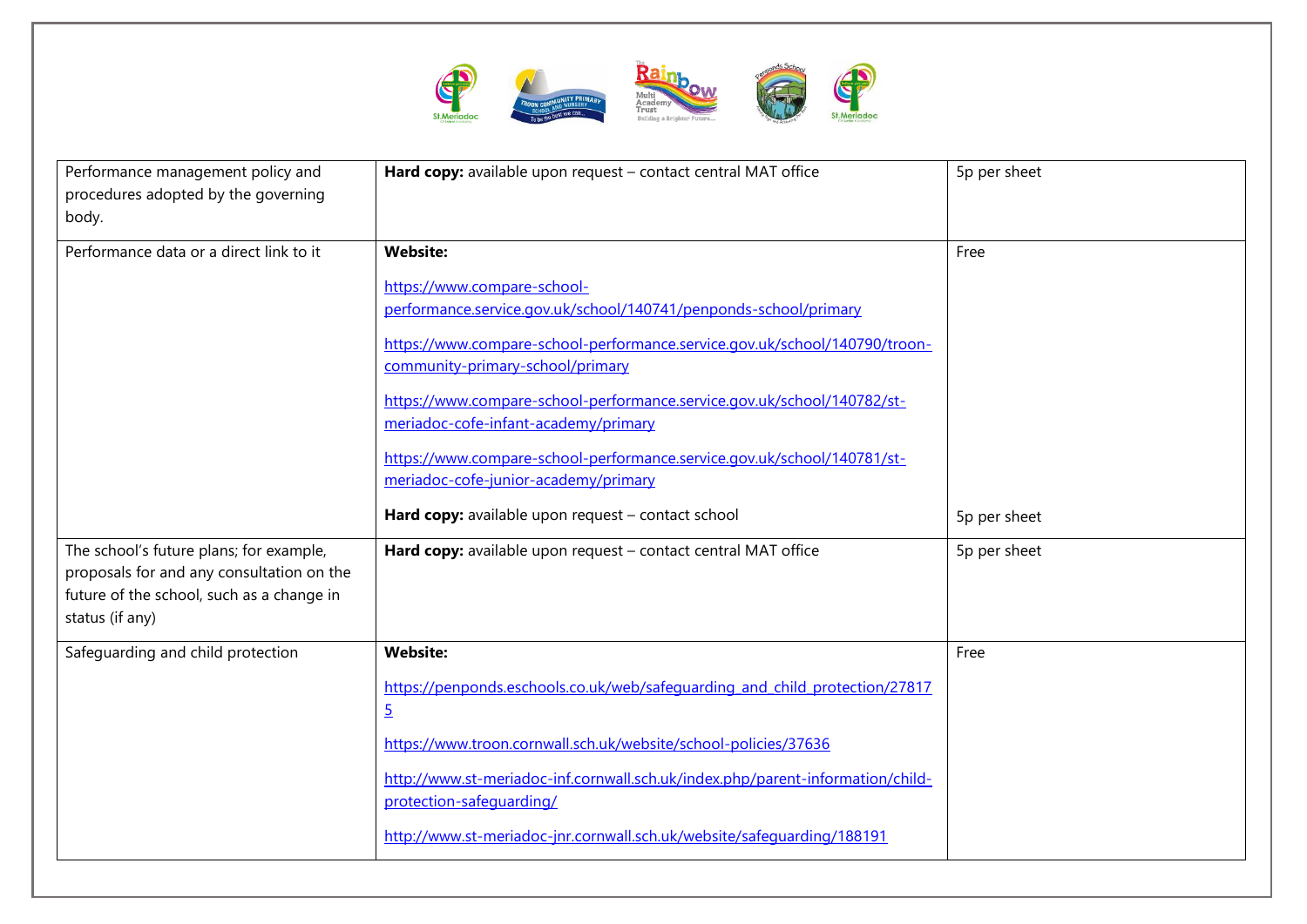

|                                                                                                                                                                             | Hard copy: available upon request - contact school                                                                                                                                                                                            | 5p per sheet |  |
|-----------------------------------------------------------------------------------------------------------------------------------------------------------------------------|-----------------------------------------------------------------------------------------------------------------------------------------------------------------------------------------------------------------------------------------------|--------------|--|
| <b>Class 4 - How we make decisions</b>                                                                                                                                      |                                                                                                                                                                                                                                               |              |  |
|                                                                                                                                                                             | (Decision making processes and records of decisions) Current and previous three years as a minimum                                                                                                                                            |              |  |
| Admissions policy/decisions (not individual<br>admission decisions) - where applicable                                                                                      | <b>Website:</b><br>https://penponds.eschools.co.uk/web/admissions/143892                                                                                                                                                                      | Free         |  |
|                                                                                                                                                                             | https://www.troon.cornwall.sch.uk/website/admissions/37637<br>http://www.st-meriadoc-inf.cornwall.sch.uk/index.php/parent-                                                                                                                    |              |  |
|                                                                                                                                                                             | information/admissions/<br>http://www.st-meriadoc-jnr.cornwall.sch.uk/website/admissions/234071                                                                                                                                               |              |  |
|                                                                                                                                                                             | https://www.rainbowacademy.org.uk/documents-policies                                                                                                                                                                                          |              |  |
|                                                                                                                                                                             | Hard copy: available upon request - contact school/ central MAT office                                                                                                                                                                        | 5p per sheet |  |
| Agendas and minutes of meetings of the<br>governing body and its committees. (NB<br>this will exclude information that is properly<br>regarded as private to the meetings). | Hard copy: available upon request - contact school                                                                                                                                                                                            | 5p per sheet |  |
| Class 5 - Our policies and procedures                                                                                                                                       |                                                                                                                                                                                                                                               |              |  |
| (Current written protocols, policies and procedures for delivering our services and responsibilities) Current information only.                                             |                                                                                                                                                                                                                                               |              |  |
|                                                                                                                                                                             | As a minimum these must include policies, procedures and documents that the school is required to have by statute or by its funding agreement<br>or equivalent. These will include policies and procedures for handling information requests. |              |  |
| Records management and personal data                                                                                                                                        | <b>Website:</b>                                                                                                                                                                                                                               | Free         |  |
| policies, including:<br>Information security policies                                                                                                                       | https://penponds.eschools.co.uk/web/policies/143982                                                                                                                                                                                           |              |  |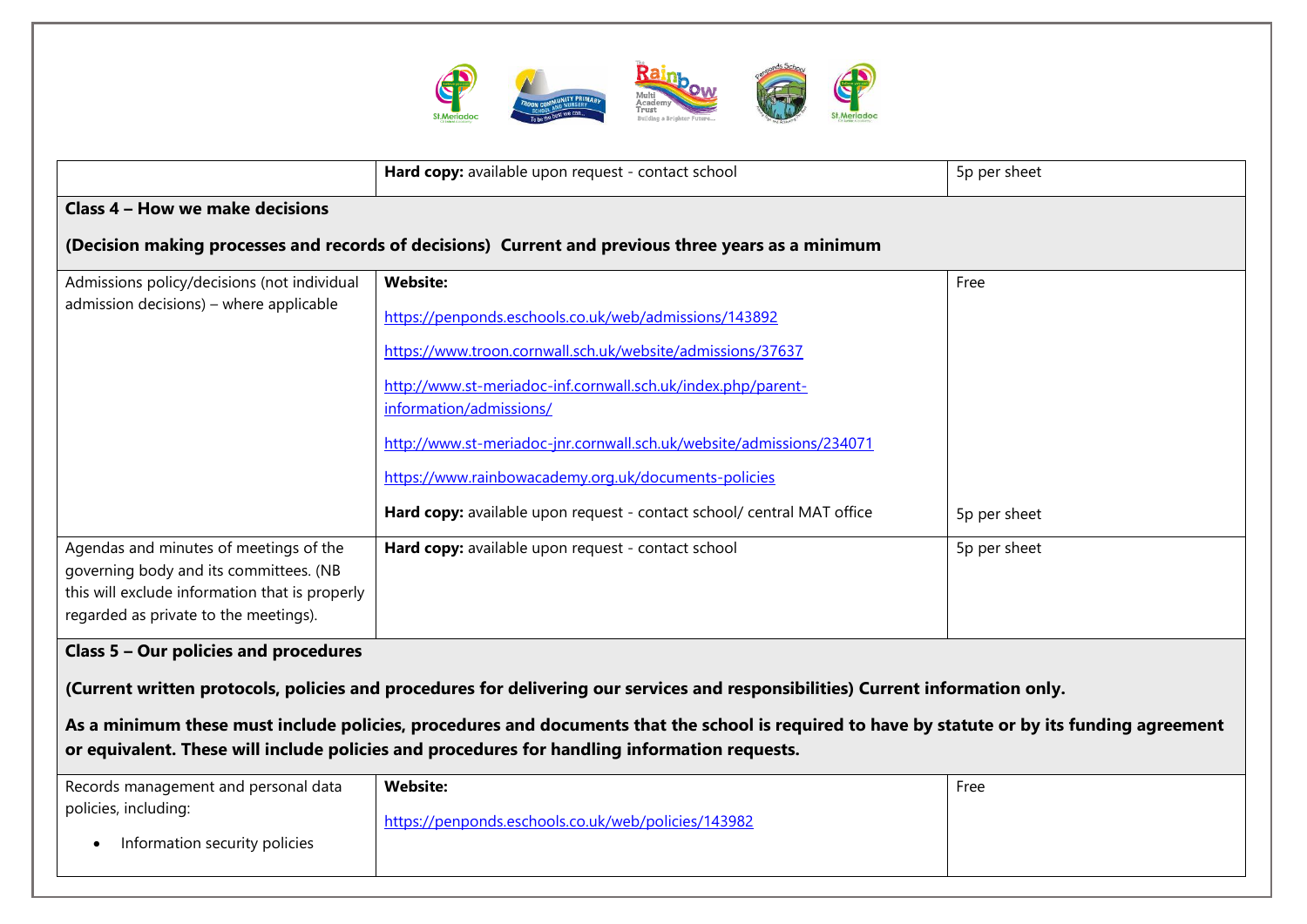

| Records retention, destruction and<br>archive policies<br>Data protection (including<br>information sharing policies)                                                                                                                                                                                                                                                                                                                                                                     | https://www.troon.cornwall.sch.uk/website/school-policies/37636<br>http://www.st-meriadoc-inf.cornwall.sch.uk/index.php/parent-<br>information/policies/<br>http://www.st-meriadoc-jnr.cornwall.sch.uk/website/school policies /234180                                                                                                                                                                                          |              |
|-------------------------------------------------------------------------------------------------------------------------------------------------------------------------------------------------------------------------------------------------------------------------------------------------------------------------------------------------------------------------------------------------------------------------------------------------------------------------------------------|---------------------------------------------------------------------------------------------------------------------------------------------------------------------------------------------------------------------------------------------------------------------------------------------------------------------------------------------------------------------------------------------------------------------------------|--------------|
|                                                                                                                                                                                                                                                                                                                                                                                                                                                                                           | Hard copy: available upon request - contact school                                                                                                                                                                                                                                                                                                                                                                              | 5p per sheet |
| Charging regimes and policies.                                                                                                                                                                                                                                                                                                                                                                                                                                                            | <b>Website:</b>                                                                                                                                                                                                                                                                                                                                                                                                                 | Free         |
| This should include details of any statutory<br>charging regimes. Charging policies should<br>include charges made for information<br>routinely published. They should clearly<br>state what costs are to be recovered, the<br>basis on which they are made and how they<br>are calculated.<br>If the school charges a fee for re-licensing<br>the use of datasets, it should state in its<br>guide how this is calculated (please see<br>"How to complete the Guide to<br>information"). | https://penponds.eschools.co.uk/web/policies/143982<br>https://www.troon.cornwall.sch.uk/website/school-policies/37636<br>http://www.st-meriadoc-inf.cornwall.sch.uk/index.php/parent-<br>information/policies/<br>http://www.st-meriadoc-jnr.cornwall.sch.uk/website/school policies /234180<br>https://www.rainbowacademy.org.uk/documents-policies<br>Hard copy: available upon request - contact school/ central MAT office | 5p per sheet |
| <b>Class 6 - Lists and Registers</b>                                                                                                                                                                                                                                                                                                                                                                                                                                                      |                                                                                                                                                                                                                                                                                                                                                                                                                                 |              |
|                                                                                                                                                                                                                                                                                                                                                                                                                                                                                           | Currently maintained lists and registers only (this does not include the attendance register).                                                                                                                                                                                                                                                                                                                                  |              |
| Curriculum circulars and statutory                                                                                                                                                                                                                                                                                                                                                                                                                                                        | <b>Website:</b>                                                                                                                                                                                                                                                                                                                                                                                                                 | Free         |
| instruments                                                                                                                                                                                                                                                                                                                                                                                                                                                                               | https://penponds.eschools.co.uk/web/curriculum/143898                                                                                                                                                                                                                                                                                                                                                                           |              |

<https://www.troon.cornwall.sch.uk/website/curriculum/37639>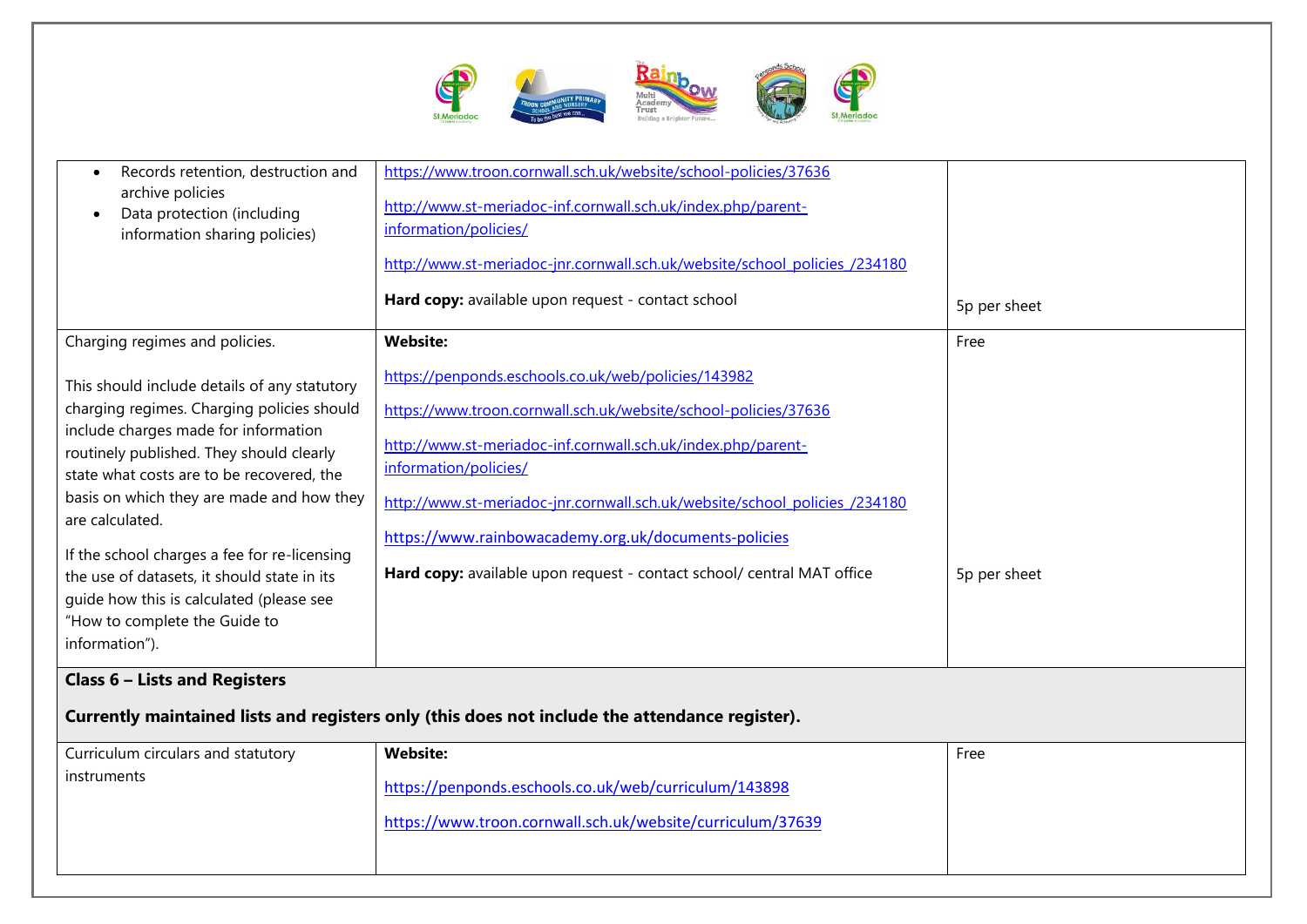

|                                                                                                        | http://www.st-meriadoc-inf.cornwall.sch.uk/index.php/parent-                                                                                       |              |
|--------------------------------------------------------------------------------------------------------|----------------------------------------------------------------------------------------------------------------------------------------------------|--------------|
|                                                                                                        | information/curriculum-information/                                                                                                                |              |
|                                                                                                        | http://www.st-meriadoc-jnr.cornwall.sch.uk/website/curriculum 1/234138                                                                             |              |
|                                                                                                        | Hard copy: available upon request - contact school                                                                                                 | 5p per sheet |
| Disclosure logs                                                                                        | Inspection only- contact school                                                                                                                    | Free         |
| Asset register                                                                                         | Inspection only- contact school                                                                                                                    | Free         |
| Any information the school is currently<br>legally required to hold in publicly available<br>registers | Inspection only- contact school                                                                                                                    | Free         |
| Class 7 - The services we offer                                                                        |                                                                                                                                                    |              |
|                                                                                                        | (Information about the services we offer, including leaflets, guidance and newsletters produced for the public and businesses) Current information |              |
| only                                                                                                   |                                                                                                                                                    |              |
| Extra-curricular activities                                                                            | <b>Website:</b>                                                                                                                                    | Free         |
|                                                                                                        | https://penponds.eschools.co.uk/web/after school clubs/143886                                                                                      |              |
|                                                                                                        | https://www.troon.cornwall.sch.uk/website/before and after school club/230997                                                                      |              |
|                                                                                                        | http://www.st-meriadoc-inf.cornwall.sch.uk/index.php/classes/clubs/                                                                                |              |
|                                                                                                        | http://www.st-meriadoc-jnr.cornwall.sch.uk/website/our_school_clubs/5187                                                                           |              |
|                                                                                                        | Hard copy: available upon request - contact school                                                                                                 | 5p per sheet |
| Out of school clubs                                                                                    | <b>Website:</b>                                                                                                                                    | Free         |
|                                                                                                        | https://penponds.eschools.co.uk/web/after_school_clubs/143886                                                                                      |              |
|                                                                                                        | https://www.troon.cornwall.sch.uk/website/before and after school club/230997                                                                      |              |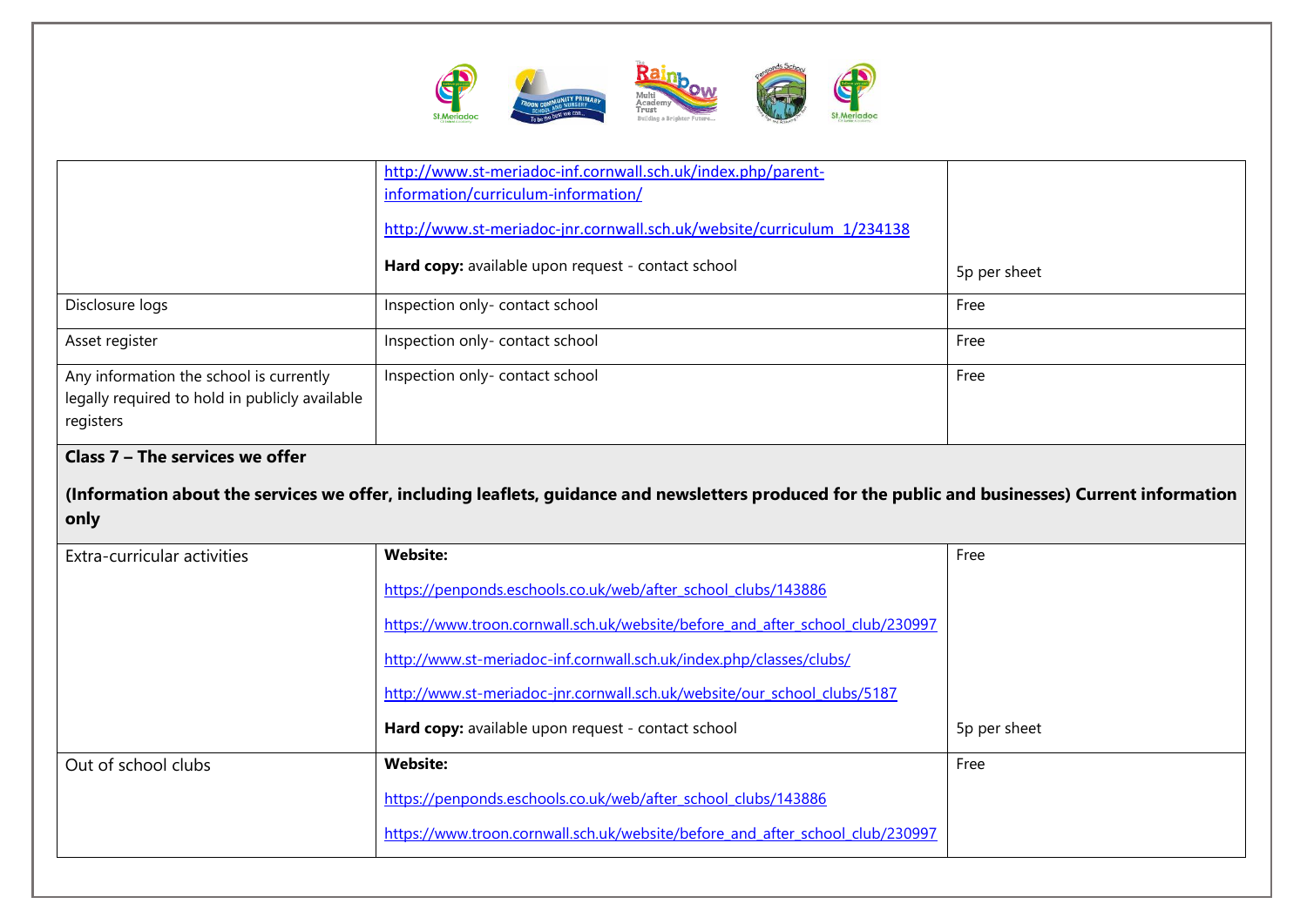

|                                                                                            | http://www.st-meriadoc-inf.cornwall.sch.uk/index.php/classes/clubs/<br>http://www.st-meriadoc-jnr.cornwall.sch.uk/website/our_school_clubs/5187                                                                                     |              |
|--------------------------------------------------------------------------------------------|-------------------------------------------------------------------------------------------------------------------------------------------------------------------------------------------------------------------------------------|--------------|
|                                                                                            | Hard copy: available upon request - contact school                                                                                                                                                                                  | 5p per sheet |
| Services for which the school is entitled<br>to recover a fee, together with those<br>fees | <b>Website:</b><br>https://primarysite-prod-sorted.s3.amazonaws.com/rainbow-multi-academy-<br>trust/UploadedDocument/74ec77c2641b48848838096f55b9bd40/charging-and-<br>remissions.pdf                                               | Free         |
|                                                                                            | Hard copy: available upon request - contact school                                                                                                                                                                                  | 5p per sheet |
| School publications, leaflets, books and<br>newsletters                                    | <b>Website:</b><br>https://www.penponds.cornwall.sch.uk<br>(Various information signposted from here)<br>https://penponds.eschools.co.uk/web/home/143861<br>(Newsletters)                                                           | Free         |
|                                                                                            | https://www.troon.cornwall.sch.uk<br>(Various information signposted from here)<br>https://www.troon.cornwall.sch.uk/website/newsletters autumn term 2019/4215<br>85<br>(Newsletters)<br>http://www.st-meriadoc-inf.cornwall.sch.uk |              |